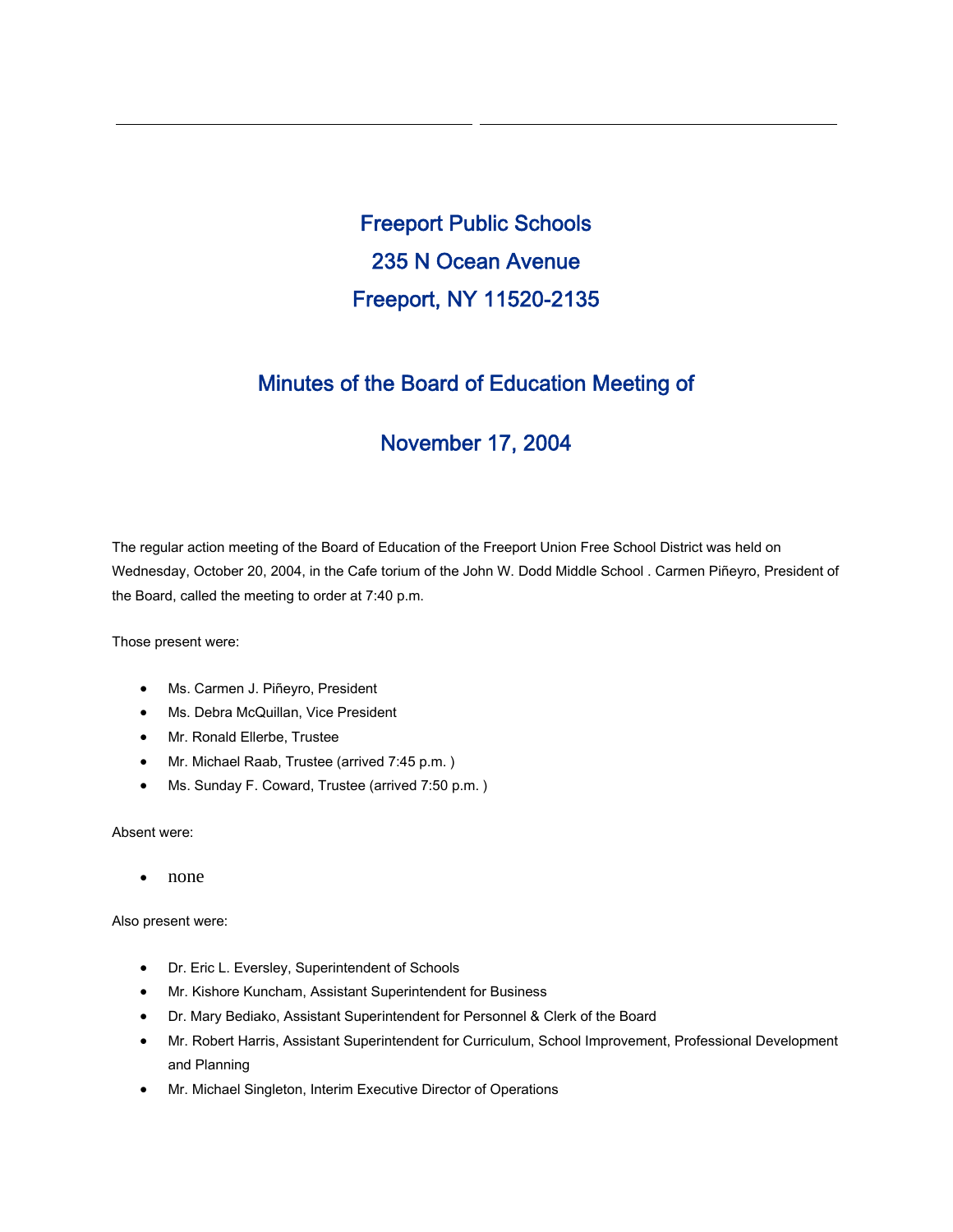Also absent were:

• none

The number of people in the audience at the opening of the meeting was more than 50.

#### Superintendent's Report

The Superintendent of Schools, Dr. Eric Eversley, introduced Mr. John O'Mard, Principal of John W. Dodd Middle School. Mr. O'Mard introduced a short musical program presented by the John W. Dodd Middle School 's Select Chorale, under the direction of Mrs. Monique Retzlaff. The program was enjoyed by all.

- Dr. Eversley recognized the Freeport High School Accreditation by the Middle States Association. The Superintendent also recognized the Leo F. Giblyn School, and Archer Street School, for the award that they received from The Business Council of New York State.
- The Superintendent also discussed the visit to Freeport by the students from Waldorf Germany. The 16 students and 2 chaperones came and spent some time in Freeport with hope, that in the future, Freeport students would be able to visit them in Germany.

# Board Discussion

There was a brief discussion on the length of time to be allotted to individuals who wish to make comments at Board of Education meetings. A motion was made by Mr. Ellerbe to allow six (6) minutes for the public comment on items for action and another six (6) minutes on any topic at both action and planning meetings.

The motion was seconded by Mr. Raab. There was a discussion and Mr. Raab made a motion to amend Mr. Ellerbe's motion to allow six (6) minutes on agenda items and a second six (6) minutes on other topics at action meetings, and 6 minutes on any topic at planning meetings. The motion was seconded by Mr. Ellerbe and the vote was:

Yea: Ellerbe, McQuillan and Raab.

Nay: Coward.

Abstentions: Piñeyro.

Mr. Raab then made a motion to adopt the new procedure as follows:

BE IT RESOLVED that the Board of Education of the Freeport Union Free School District hereby allows the public to speak for six (6) minutes on action items and a second six (6) minutes on other topics at action meetings. The Board further allows six (6) minutes on any topic at planning/action meetings.

The motion was seconded by Mr. Ellerbe and the vote was: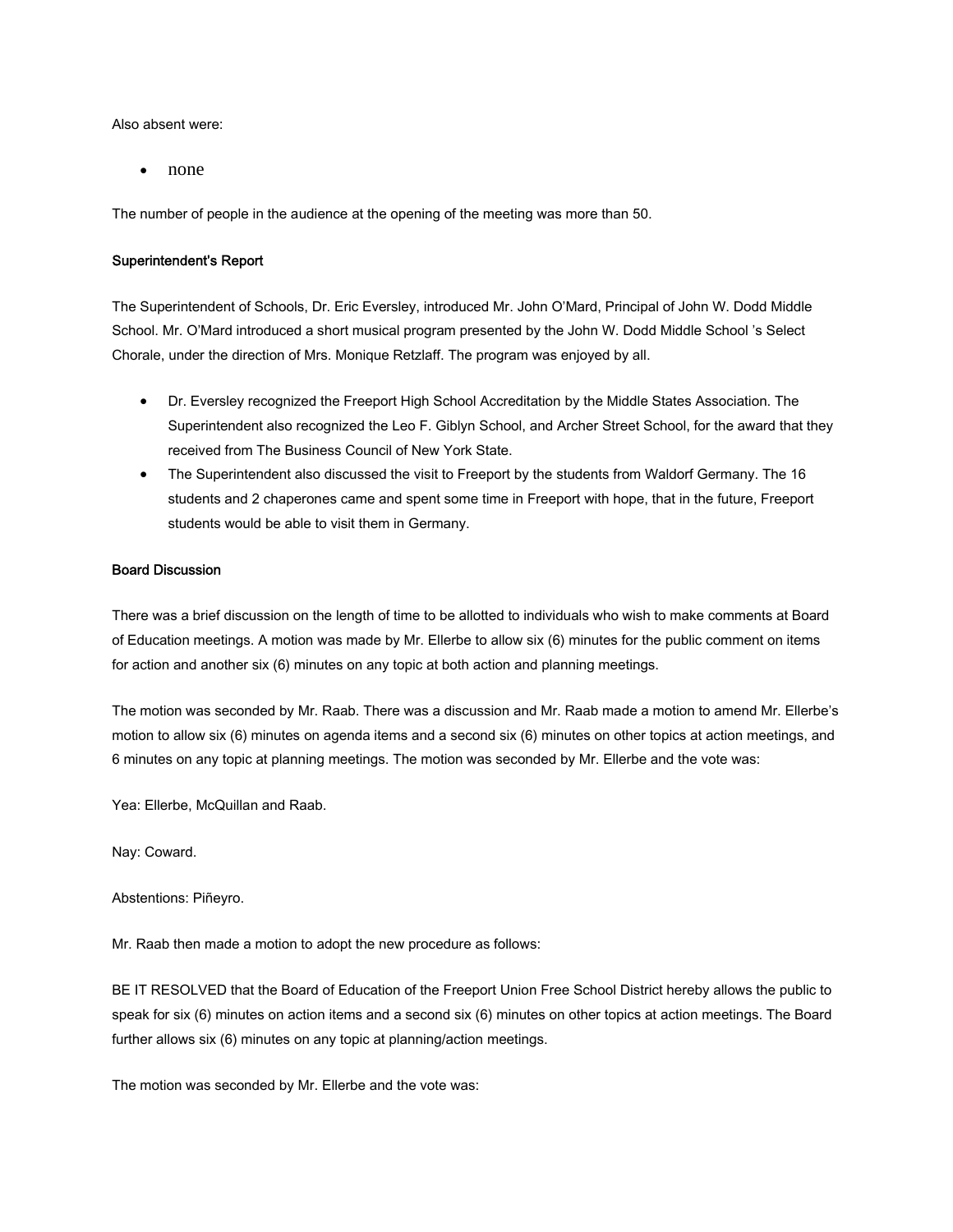Yea: Ellerbe, McQuillan and Raab.

Nay: Coward.

Abstentions: Piñeyro.

#### Questions from the Public

The public was then given the opportunity to address the Board of Education. Each speaker was allowed to address the Board for six minutes. The Board and administration addressed the comments from the public.

## Board of Education Committee Reports

Mr. Raab presented a report from the Policy Committee meeting (as attached). The report was tabled for further discussion.

#### Items for Action

Mr. Raab requested that item # B 5 (Resignation of Staff) be removed from the Consent Agenda.

## Approval of Items on the Consent Agenda

• On a motion by Mr. Raab and a second by Ms. Coward the following items, on a consent agenda, were approved unanimously . The vote was: Coward, Ellerbe, McQuillan, P i ñ eyro and Raab.

#### Acceptance of the Minutes

Be It Resolved that the Board of Education of the Freeport Union Free School District hereby accepts the minutes of the following meetings as written:

October 6, 2004, October 8, 2004, October 9, 2004, October 20, 2004 .

## Leave of Absence

Be It Resolved that the Board hereby grants a request for leave for the following staff members as listed::

- Lisa Malone, Elementary Teacher, effective October 25, 2004 through June 30, 2005, for FMLA and childcare.
- Teodora Adames, Social Studies Teacher, effective October 18, 2004 through November 3, 2004, for health reasons.
- Magaly Raeihle, School Psychologist, effective September 27, 2004 through October 11, 2004, for childcare.
- Kristen Nestico, Elementary Teacher, effective October 25, 2004 through June 30, 2005, for childcare.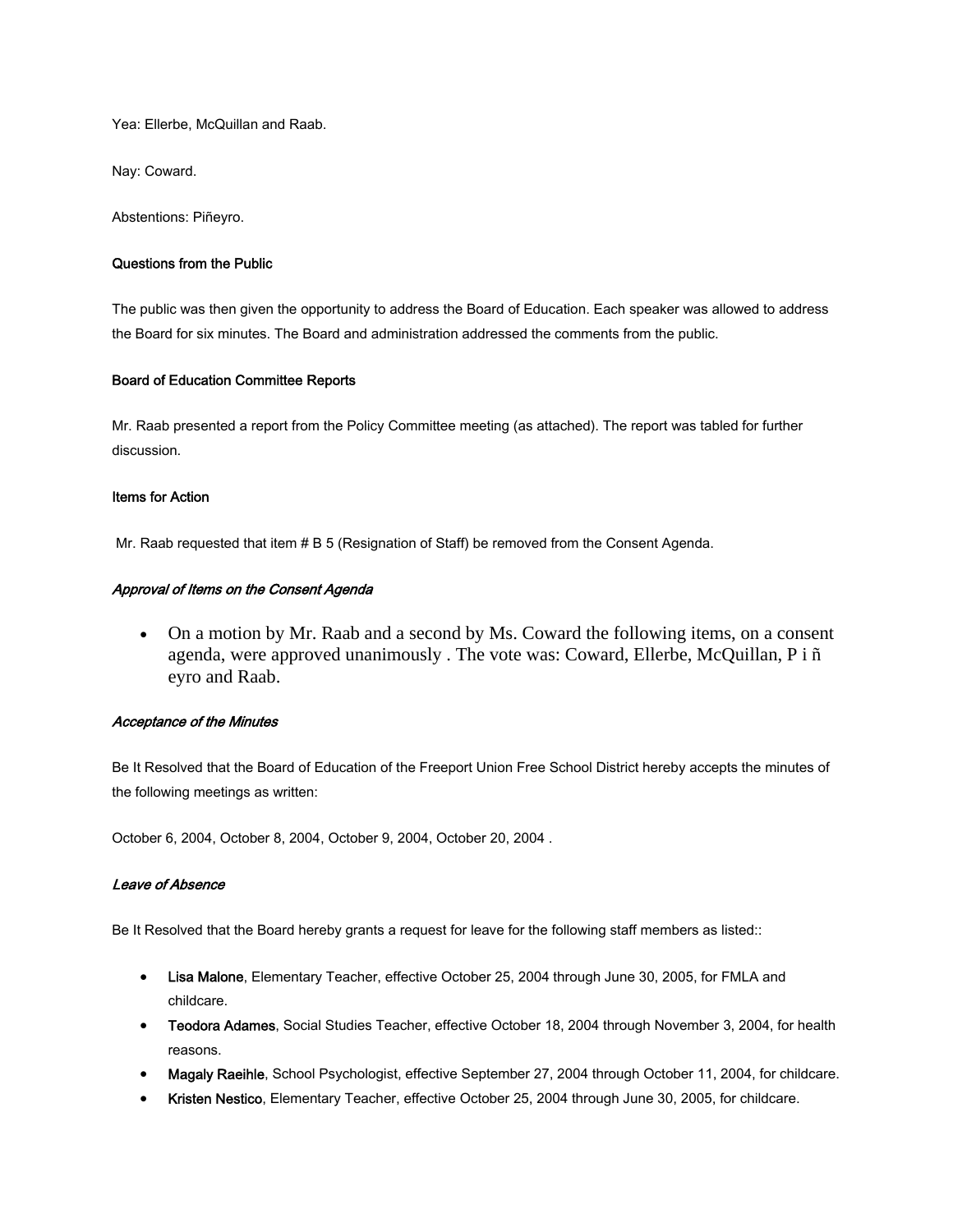- Monica Campos, Speech Teacher, effective October 28, 2004 through January 7, 2005, FMLA.
- Lynda Bouyer, Security Aide, effective October 29, 2004 through February 3, 2005, FMLA.
- Kim Freeman, Guidance Counselor, effective November 15, 2004 through December 8, 2004, for health reasons.

# Change of Status

Be It Resolved that the Board of Education for the Freeport Union Free School District hereby grants a request for a change of status as listed in the following Change of Status Report:

- Maria Maldonado, Food Service Worker, from 4 hours per day to 5 hours per day.
- Rita Williams, from 10 month Senior Clerk Typist to 12 month Senior Clerk Typist.
- Linda Pereira, Food Service Worker, from 5 hours per day to 5.5 hours per day.
- Arthalia Brown, Information Technology Specialist, from provisional to probationary, effective October 21, 2004, for a period of 26 weeks upon Civil Service approval.
- Jennifer Akel, from part-time Teaching Assistant to full-time Teaching Assistant, effective November 8, 2004 with a probationary period through November 7, 2007.

# Retirement of Staff

BE IT RESOLVED that the Board of Education of the Freeport Union Free School District hereby accepts the letter(s) of resignation for the purpose of retirement from the following staff member(s) as listed:

• **Cheryl Campbell**, Librarian-Media Specialist, effective January 31, 2005, after serving the children of Freeport for more than 27 years.

# Termination of Staff

BE IT RESOLVED that the Board of Education of the Freeport Union Free School District hereby terminates the services of the following employee as listed in the following termination report.

• **Tamisha Gilliam**, part-time Teaching Assistant, effective November 12, 2004, abandonment of position.

# Appointment of Staff Report

Probationary Instructional Appointments

Resolved that the Board of Education of the Freeport Union Free School District, upon the recommendation of the Superintendent, hereby appoints the individuals listed in the attached Appointment of Staff Report - Probationary, in accordance with the rules of the Board of Regents. These individuals shall possess appropriate certification allowing them to serve as teachers in the public schools of New York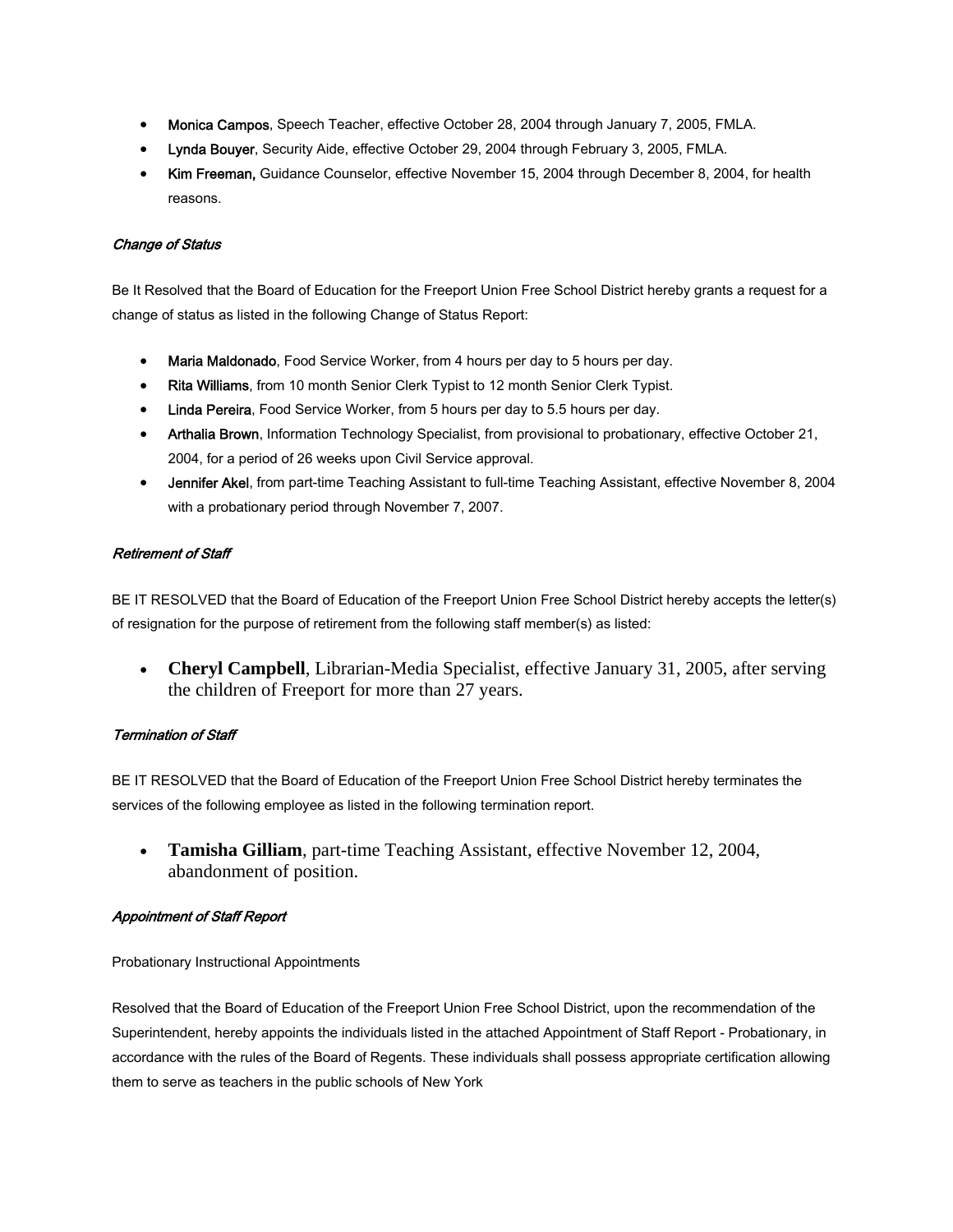- Jennifer Lopez, School Psychologist, (replacing J. Lopez, resigned) a probationary appointment effective November 29, 2004 through November 28, 2006 . Compensation will be on step 5 of the U6A Schedule at \$77,695. Assignment: New Visions.
- Maria DiBlasio, Elementary Bilingual Teacher, (replacing L. Estrada, resigned) a probationary appointment effective November 1, 2004 . Compensation will be on step 1-1A of the U6C Schedule at \$44,980. Assignment: Bayview.
- Belinda Calidonio, Elementary Bilingual Teacher, (replacing L. Policano, resigned) a probationary appointment effective November 8, 2004 through November 7, 2007 . Compensation will be on step 1-1A of the U6C Schedule at \$44,980. Assignment: Bayview.

# Teaching Assistant Appointments

Resolved that the Board of Education of the Freeport Union Free School District, upon the recommendation of the Superintendent, hereby appoints the individuals listed in the attached Appointment of Staff Report - Teacher Assistant Category, in accordance with the rules of the Board of Regents. These individuals shall possess appropriate certification allowing them to serve as teachers in the public schools of New York .

- Danielle Brind, full-time Teaching Assistant, (replacing D. Seward, resigned) a probationary appointment effective October 26, 2004 through October 25, 2007 . Compensation will be according to the FTAA Contract at \$12,073. Assignment: Giblyn.
- Cristina Muia, full-time Teaching Assistant, (previously budgeted, unfilled) a probationary appointment effective November 1, 2004 through October 31, 2007 . Compensation will be according to the FTAA Contract at \$12,073. Assignment: FHS.
- Lauren Robinson, full-time Teaching Assistant, (previously budgeted, unfilled) a probationary appointment effective October 12, 2004 through October 11, 2007 . Compensation will be according to the FTAA Contract at \$12,073. Assignment: FHS.
- Jeanne McNulty, part-time Teaching Assistant, (replacing J. Rodriguez, resigned) this appointment is effective October 18, 2004 . Compensation for this position is according to the FTAA Contract at \$6,899. Assignment: Archer.

## Temporary Instructional Appointments

Be It Resolved that the Board of Education of the Freeport Union Free School District, upon the recommendation of the Superintendent, hereby appoints the individuals listed in the attached Appointment of Staff Report - Temporary, in accordance with the rules of the Board of Regents. These individuals shall possess appropriate certification allowing them to serve as teachers in the public schools of New York .

• Howard Wheeler, Instructor-JROTC Program, (replacing J. Colon.) a temporary appointment effective November 29, 2004 through June 30, 2005 . Compensation will be on step 12-1A of the U6C at \$68,106. Assignment: FHS.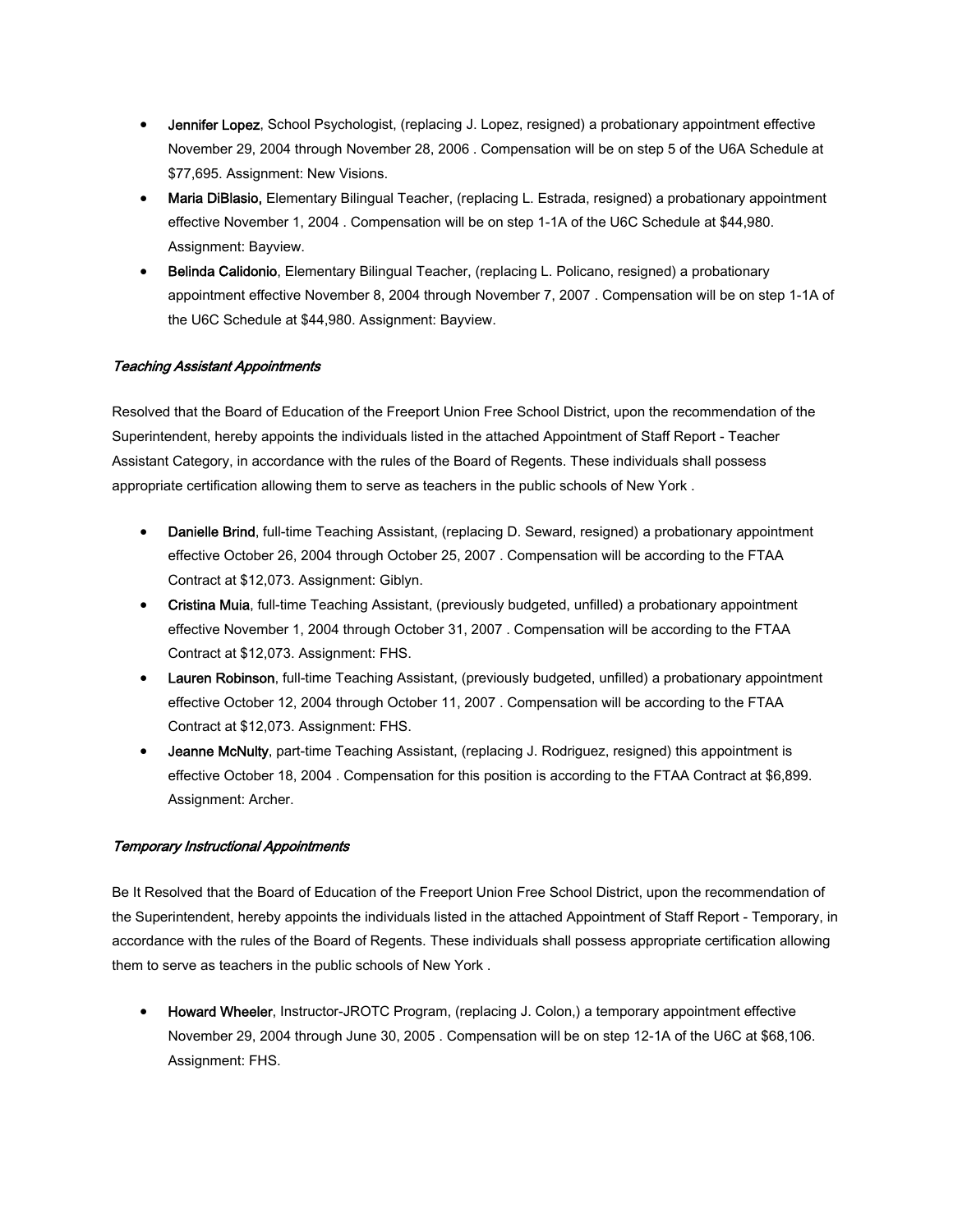- Victoria Comerford, School Psychologist, (replacing S. Metzger, LOA) a temporary appointment effective November 15, 2004 through June 30, 2005 . Compensation will be on step 1-2A of the U6A Schedule at \$67,773. Assignment: Districtwide & Bayview.
- Mark Mishanie, Permanent Substitute, (replacing A. Wedderburn, resigned) a temporary appointment effective November 1, 2004 through June 30, 2005 . Compensation will be according to the Substitute Pay Rate at \$125 per day. Assignment: Dodd.

# Appointment of Non-Instructional Staff

Be It Resolved that the Board of Education of the Freeport Union Free School District hereby appoints the individuals as listed in the attached Appointment of Staff Report - Civil Service, in accordance with Civil Service Rules and Regulation.

- Eugene Chapman, Groundskeeper, (F. Gomez, resignation) a probationary appointment effective October 19, 2004 for a period of 26 weeks upon Civil Service approval. Compensation will be on step 1 of the Groundskeeper Schedule at \$32,386. Assignment: Districtwide.
- Debbi Vondunn, Senior Typist Clerk (10 Month), (replacing R. Williams, resigned) a probationary appointment effective November 8, 2004 for a period of 26 weeks upon Civil Service approval. Compensation will be according to the Clerical Salary Schedule at \$25,874. Assignment: FHS.
- Diane Anatra, Food Service Worker (4 hour), (replacing C. Marcellus, change of position) a probationary appointment effective October 18, 2004 for a period of 26 weeks upon Civil Service approval. Compensation will be according to the Food Service Worker Contract at \$7,729. Assignment: FHS.
- Coronda Harris, Food Service Worker (4.5 hour), (replacing P. Breville, resigned) a probationary appointment effective October 18, 2004 for a period of 26 weeks upon Civil Service approval. Compensation will be according to the Food Service Worker Contract at \$9,171.36. Assignment: New Visions.
- Danitza Rodriguez, Food Service Worker (4.5 hour), (replacing C. Saylor, change of position) a probationary appointment effective October 18, 2004 for a period of 26 weeks upon Civil Service approval. Compensation will be according to the Food Service Worker Contract at \$8,886.24. Assignment: Dodd.
- Catherine Solow, Food Service Worker (4 hour), (replacing C. White, change of position) a probationary appointment effective October 18, 2004 for a period of 26 weeks upon Civil Service approval. Compensation will be according to the Food Service Worker Contract at \$8,152.32. Assignment: Archer.
- Barbara Garrett, Food Service Worker (4.5 hour), (replacing P. Larague, resignation) a probationary appointment effective October 18, 2004 for a period of 26 weeks upon Civil Service approval. Compensation will be according to the Food Service Worker Contract at \$8,886.24. Assignment: Dodd.
- Robert Epps, Security Aide, (replacing Jean Jeune, terminated) a probationary appointment effective November 1, 2004 for a period of 26 weeks upon Civil Service approval. Compensation will be according to the Security Aide Contract at \$14,640. Assignment: Dodd.
- Thomas Wheat, Security Aide, (replacing J. Rivera, resigned) a probationary appointment effective November 1, 2004 for a period of 26 weeks upon Civil Service approval. Compensation will be according to the Security Aide Contract at \$14,640. Assignment: New Visions.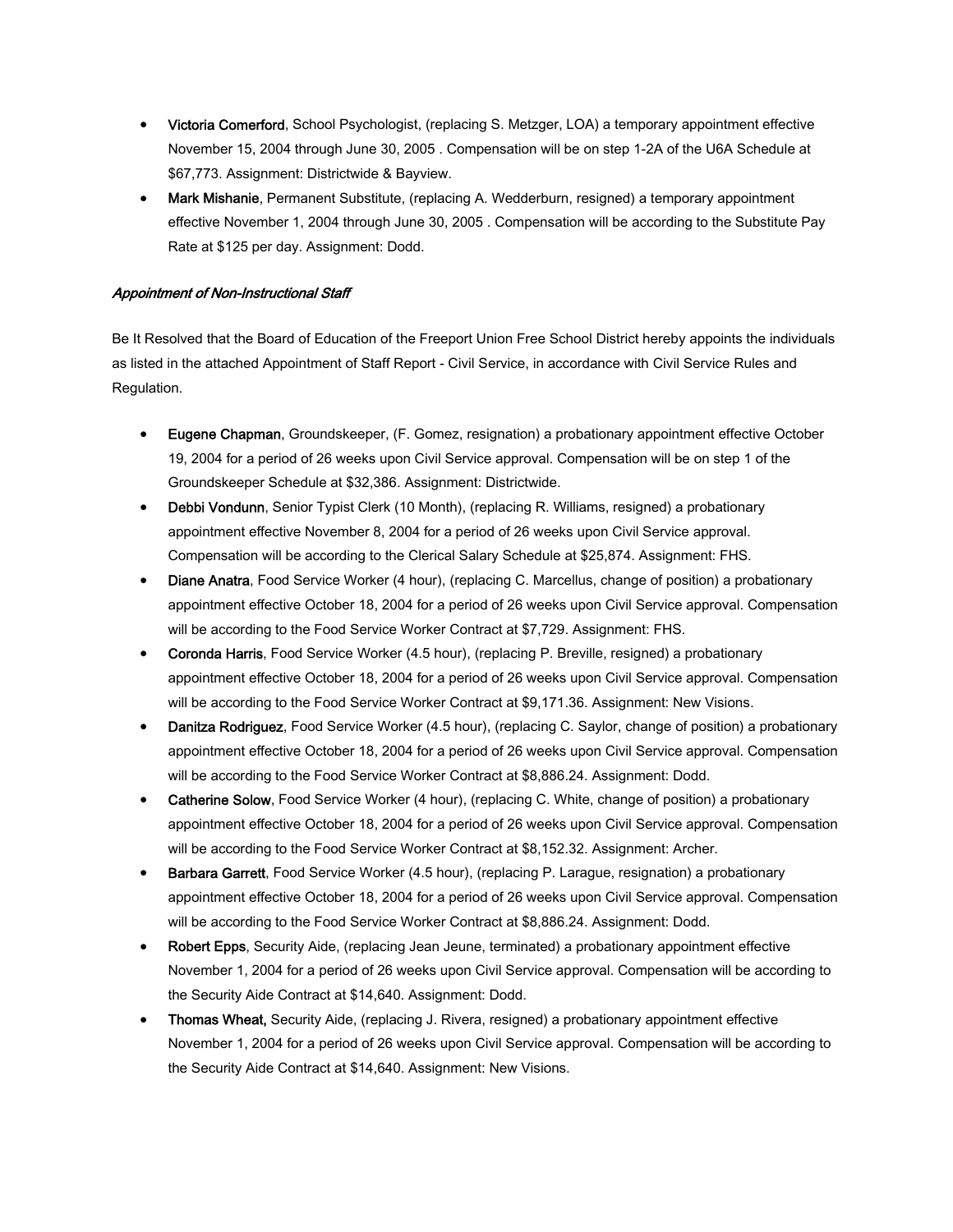# CSE/CPSE Minutes

Be It Resolved that the Board of Education of the Freeport Union Free School District hereby accepts the minutes of the meetings of the committees on special education and preschool special education for the following dates:

October 4, 2004; October 13, 2004; October 15, 2004; October 21, 2004; October 28, 2004; October 29, 2004; November 4, 2004.

## Resignation of Staff

Ms. Coward made the following motion:

Be It Resolved that the Board of Education of the Freeport Union Free School District hereby accepts the letter(s) of resignation from the following staff members as listed:

- Christopher Tevlin, Supervising Security Aide, effective November 5, 2004 .
- Price Breville, Food Service Worker, effective October 13, 2004 .
- Vernex Harding, Assistant Principal, effective November 5, 2004 .
- Liliana Policano, Elementary Bilingual Teacher, effective November 6, 2004 .
- Anna Baciuska, full-time Teaching Assistant, effective October 29, 2004 .
- Maria DiBlasio, full-time Teaching Assistant, effective October 31, 2004 .
- Ardett Wedderburn, Permanent Substitute, effective October 29, 2004 .
- Shirley Cepero, ESL Teacher, effective November 26, 2004 .
- Belinda Calidonio, full-time Teaching Assistant, effective November 7, 2004 .
- Jamila Richardson, full-time Teaching Assistant, effective November 1, 2004 .
- Michael Courtney, Principal, effective December 10, 2004 .
- Erin Van Nostrand, Physical Education Teacher, effective December 3, 2004 .

The motion we seconded by Mr. Ellerbe and passed. The vote was:

Yeas: Coward, Ellerbe, McQuillan and Piñeyro.

Nays: Raab.

Abstentions: none

## Appointment of the Library Trustee

Mr. Ellerbe made the following motion: BE IT RESOLVED that the Board of Education of the Freeport Union Free School District, upon the recommendation of the Board of the Library Trustees of the Freeport Memorial Library, and Mr. Dave Opatow, Library Director, hereby appoints: